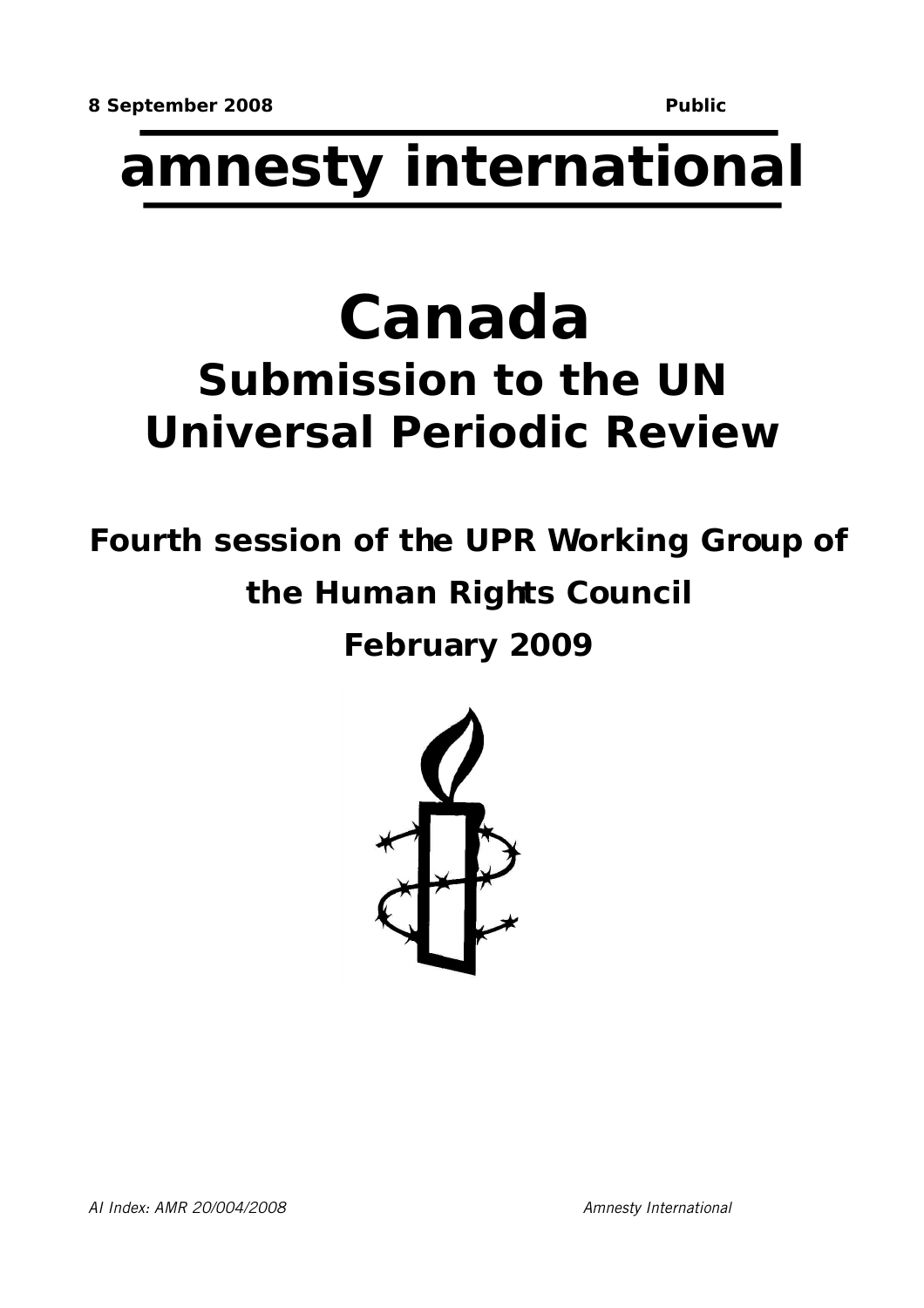#### Executive summary

In this submission, Amnesty International provides information under sections B, C and D as stipulated in the General Guidelines for the Preparation of Information under the Universal Periodic Review:<sup>[1](#page-1-0)</sup>

Under section B, Amnesty International raises concerns about Canada's failure to ratify or support a number of international human rights instruments, position with respect to extra-territorial protection of human rights, approach to implementing international human rights obligations and failure consistently to provide disaggregated data about human rights protection.

Section C highlights Amnesty International's concerns about protection of the rights of Indigenous peoples, and of refugees and migrants, human rights concerns associated with counter-terrorism and with the administration of justice, and protection of economic, social and cultural rights.

In section D, Amnesty International makes a number of recommendations for action by the Canadian government.

<span id="page-1-0"></span><sup>&</sup>lt;sup>1</sup> Contained in Human Rights Council Decision 6/102, Follow-up to Human Rights Council resolution 5/1, section I adopted 27 September 2007.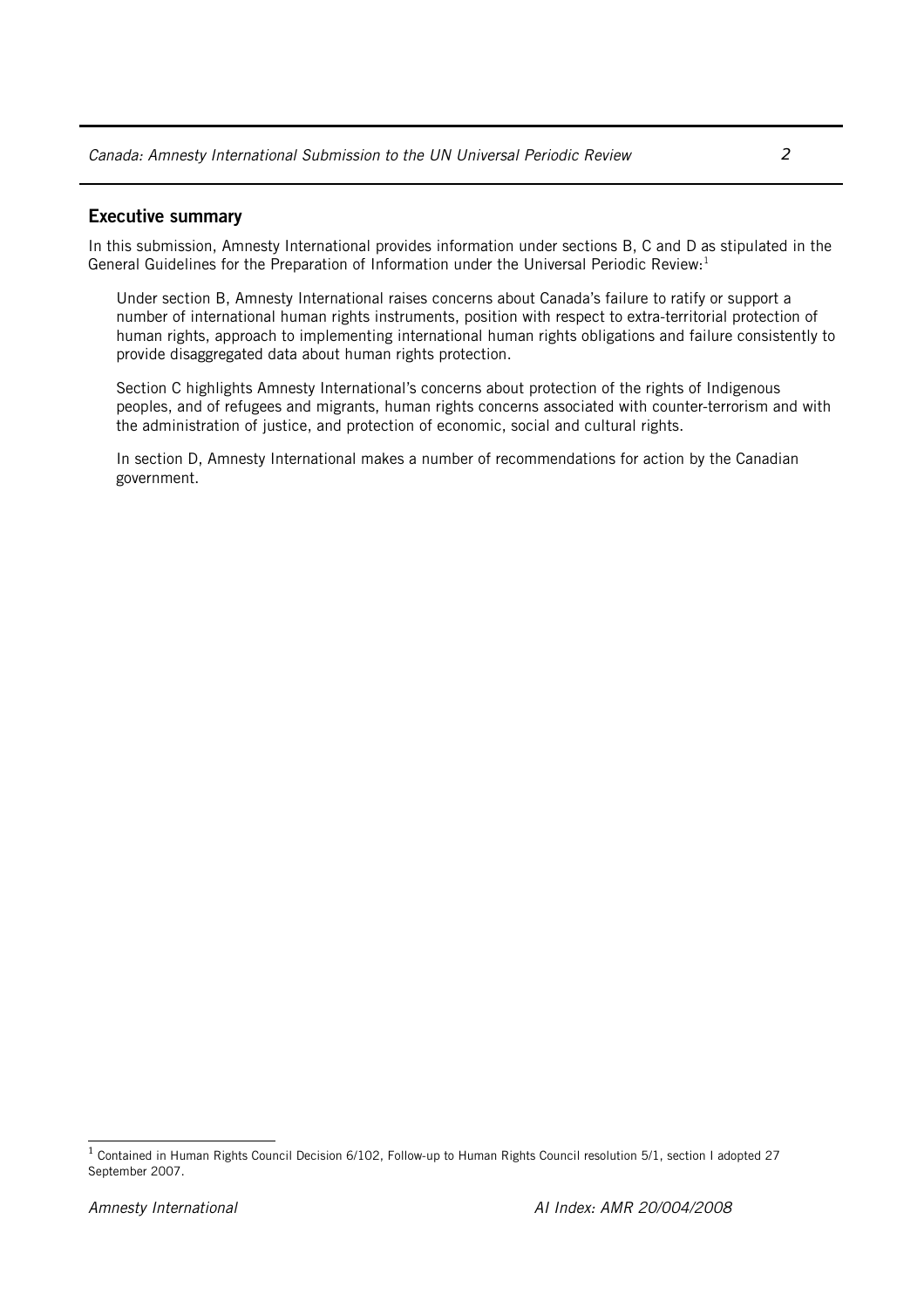#### B. Normative and institutional framework of the State

#### International human rights instruments

Amnesty International has called on Canada to ratify the Convention on the Protection of the Rights of all Migrant Workers and Members of their Families; the Optional Protocol to the Convention against Torture and other Cruel, Inhuman or Degrading Treatment or Punishment; the Convention on the Rights of Persons with Disabilities;<sup>[2](#page-2-0)</sup> and the Convention on the Protection of All Persons from Enforced Disappearances.

Canada was one of four countries to vote against the UN Declaration on the Rights of Indigenous Peoples at the General Assembly on 13 September 2007. The Canadian government continues to oppose the Declaration, discouraging its application nationally and internationally. Meritless claims by Canadian officials that the Declaration is inconsistent with the Canadian Constitution are harmful to the reconciliation of Indigenous and non-Indigenous peoples and contrary to Canada's duty to promote the human rights of all. Amnesty International supports the call made by a large number of organizations in a submission to this Review, for Canada to reverse its position. [3](#page-2-1)

#### Implementation of Canada's international human rights obligations

Amnesty International has highlighted shortcomings in Canada's record of implementing recommendations of UN human rights bodies and experts. UN human rights bodies themselves have repeatedly raised this concern with Canada. Amnesty International agrees with recommendations outlined in a broad-based NGO submission to this review highlighting this concern.<sup>[4](#page-2-2)</sup> There is an urgent, long overdue need for a transparent, publicly accessible system for overseeing implementation of international human rights recommendations in Canada that is well-coordinated among government departments and between different levels of government.

#### Providing adequate statistical information

Canada has been criticized by UN treaty bodies for failing to provide adequate data on differences in enjoyment of rights by gender, Aboriginal identity, ethnicity, age, citizenship and disability.<sup>[5](#page-2-3)</sup> This failure to systematically provide disaggregated data can obscure critical human rights concerns for vulnerable populations. Gaps in the collection of data are particularly acute in respect to Indigenous peoples. Amnesty International has repeatedly urged the government of Canada to take action consistent with the Human Rights Committee's outstanding recommendation that Canada "should gather accurate statistical data throughout the country on violence against Aboriginal women."

#### Extra-territorial protection of human rights

A recent court ruling about the handling of prisoners apprehended by the Canadian military in Afghanistan, accepted the government's position that the Canadian Charter of Rights and Freedoms does not apply to soldiers outside Canada.<sup>[6](#page-2-4)</sup> The ruling is under appeal. Courts have held that Canada's international obligations can only be enforced in Canadian courts through the provisions of the Charter of Rights or other domestic laws. The government's position, therefore, dramatically restricts the extra-territorial enforcement of Canada's international human rights obligations.

<span id="page-2-0"></span> $2$  Signed by Canada on March 30, 2007 but not yet ratified.

<span id="page-2-1"></span> $3$  Joint Submission to the United Nations Human Rights Council in regard to the Universal Periodic Review Concerning Canada, September 2008.

<span id="page-2-2"></span><sup>&</sup>lt;sup>4</sup> Promise and Reality: Canada's International Human Rights Implementation Gap, Joint NGO Submission to the United Nations Human Rights Council, 8 September 2008.

<span id="page-2-3"></span><sup>&</sup>lt;sup>5</sup> Committee on the Elimination of Racial Discrimination, 2007; Committee on Economic, Social and Cultural Rights, 2006; Human Rights Committee, 2005; Committee on the Rights of the Child, 2003; Committee on the Elimination of Discrimination against Women, 2002.

<span id="page-2-4"></span><sup>&</sup>lt;sup>6</sup> Amnesty International Canada and British Columbia Civil Liberties Association and Chief of the Defence Staff for the Canadian Forces, Minister of National Defence and Attorney General of Canada, 2008 FC 336, 12 March 2008.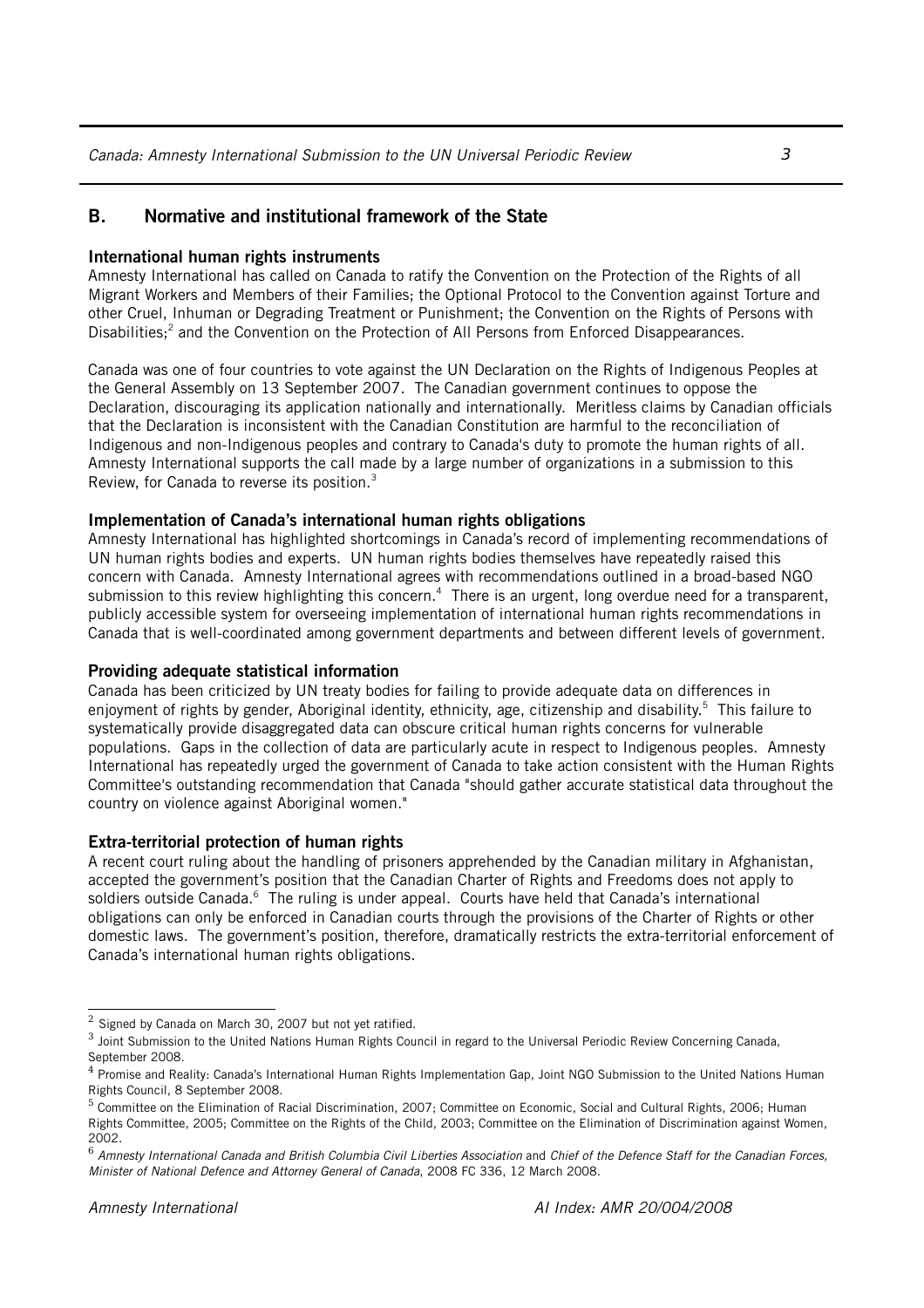Canada: Amnesty International Submission to the UN Universal Periodic Review 4

National Roundtables on Corporate Social Responsibility and the Canadian Extractive Industry Operating in Developing Countries have examined difficulties in ensuring that Canadian corporations operating abroad comply with human rights standards. The government has not acted on the vast majority of recommendations outlined in a report from an Advisory Group to the Roundtables, which proposes a national corporate social responsibility framework, including a new Ombudsman. Amnesty International calls on the government to implement the recommendations.

#### C. Promotion and protection of human rights on the ground

#### Indigenous Peoples

#### a) Violence against Indigenous Women

A 1996 government figure reveals that Indigenous women between the ages of 25 and 44 with status under the Indian Act are five times more likely than other women to die from violence. There has been widespread acknowledgement of the role of racism, discrimination and indifference in contributing to this violence, including by the Canadian Association of Chiefs of Police. There have been initiatives in several jurisdictions to improve police response and increase access to culturally appropriate services for women escaping violence. However the federal government has yet to institute a national strategy consistent with the severity of threats facing Indigenous women.

#### b) Lands, territories and resources

Resource extraction on the traditional lands of Indigenous people grows dramatically. In Ontario, minerals exploration increased fourfold between 2002 and 2007. Ontario is reforming the provincial Mining Act to incorporate Indigenous rights protections. Throughout Canada, government regulatory agencies involved typically have no mandate to uphold Indigenous rights. Legal duties of consultation and consent are routinely ignored. This raises concerns that Indigenous peoples' rights may be dramatically eroded before the numerous outstanding disputes over Indigenous land rights are resolved. The potential to profit from developing disputed lands may provide a disincentive for governments in Canada to work toward a fair resolution of these disputes.

#### c) Ipperwash Inquiry

A public inquiry into the 1995 police killing of Indigenous rights protestor Dudley George at Ipperwash Provincial Park in Ontario resulted in important recommendations for resolving Indigenous land rights disputes and ensuring an appropriate police response to protests. The government of Ontario has committed to full implementation of the recommendations, but there has been little progress since the report's release in May 2007.

#### d) Indigenous child welfare

In June 2008, the government apologized for the historic policy under which Indigenous children were forcibly removed from their families to attend residential schools. Related concerns continue. Three times the number of Indigenous children are now in state care than during the residential school era.<sup>[7](#page-3-0)</sup> The government acknowledges that Indigenous children are four to six times more likely than non-Indigenous children to be removed from their families.<sup>[8](#page-3-1)</sup> A recent study of three provinces found that Indigenous children were fifteen times more likely to be removed from their families. In most cases it is not because of abuse, but neglect, often due to poverty.<sup>[9](#page-3-2)</sup> Funding for Indigenous child and family services is 22% lower than for non-Indigenous

<span id="page-3-0"></span><sup>&</sup>lt;sup>7</sup> First Nations Child and Family Caring Society of Canada. Children without Parental Care - The Chance to Make a Difference for this Generation of Indigenous Children, 16 August 2005.

<span id="page-3-1"></span><sup>&</sup>lt;sup>8</sup> "Building a Brighter Future for Urban Aboriginal Children: Report of the Standing Committee on Human Resources Development and the Status of Persons with Disabilities," June 2003.

<span id="page-3-2"></span> $^9$  The First Nations Child and Family Caring Society of Canada. Wen:de - We are coming to the light of day. October 2005. pp.14, 44.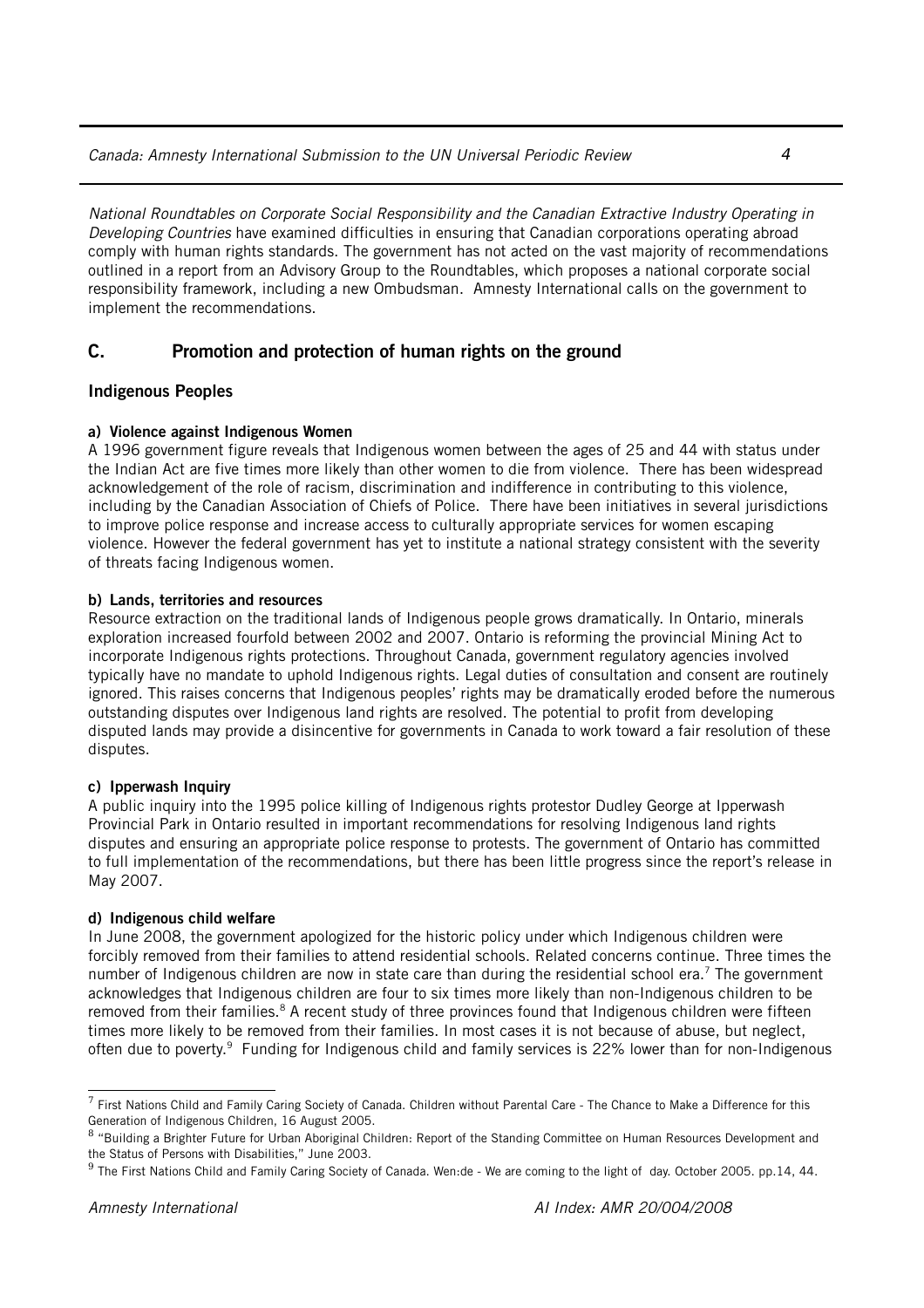children. Amnesty International is concerned that the right of Indigenous children to have their best interests protected is often violated.[10](#page-4-0)

#### Refugees and Migrants

#### a) Canada/US Safe Third Country Refugee Agreement

A December 2004 Canada/US agreement bars access to the Canadian refugee system for most refugee claimants who pass through the US before coming to Canada. In 2007 the Federal Court overturned the agreement,<sup>[11](#page-4-1)</sup> ruling that it contravened the Charter of Rights. That decision was reversed on appeal, without addressing the substantive human rights issues.<sup>[12](#page-4-2)</sup> Amnesty International calls for the agreement to be suspended unless measures are introduced ensuring full protection of the rights of refugee claimants.

#### b) Refugee appeal process

In 2001, a new Canadian Immigration and Refugee Protection Act established an independent appeal for refugee claimants whose claims are rejected. The government has refused to implement this part of the Act and the Refugee Appeal Division has never been created. Amnesty International is concerned that genuine refugees remain at risk of having valid claims rejected without access to a meaningful appeal.

#### c) Non-refoulement rights violated

Under the Immigration and Refugee Protection Act, individuals who are found to pose security risks can be removed from Canada to countries where they face a serious risk of torture. The Supreme Court of Canada ruled this might be justified in exceptional circumstances.<sup>[13](#page-4-3)</sup> The Human Rights Committee and the Committee against Torture have repeatedly called on Canada to bring its law and practice into line with the absolute nature of the protection against refoulement in cases involving torture. The Canadian government has failed to implement those recommendations.

#### d) Protecting victims of trafficking

Canadian law does not adequately protect the rights of individuals who have been trafficked into Canada. Legal provisions criminalize trafficking and provide for the possibility of immigration enforcement action against both traffickers and victims of trafficking. Guidelines adopted by the government in May 2006 have proven inadequate Amnesty International supports the proposal for law reform developed by the Canadian Council for Refugees which will ensure more effective protection of the rights of victims of trafficking.<sup>[14](#page-4-4)</sup>

#### e) Migrant workers

Some migrant workers come to Canada with temporary immigration status. An untold number of migrants who work in Canada lack any immigration status. Amnesty International has highlighted human rights concerns associated both with migrant workers with status and those without, including that the requirement that domestic caregivers live with their employers makes them vulnerable to abuse; as well as a variety of restrictions on the labour rights of agricultural workers, including health and safety standards and working conditions. Migrant workers who lack immigration status are at heightened risk of domestic violence and of having their rights violated by unscrupulous employers and landlords.

<span id="page-4-0"></span><sup>&</sup>lt;sup>10</sup> First Nations Child and Family Services Joint National Policy Review, June 2000.

<span id="page-4-1"></span><sup>&</sup>lt;sup>11</sup> Canadian Council for Refugees, Canadian Council of Churches, Amnesty International and John Doe and Her Majesty the Queen, 2007 FC 1262, 29 November 2007.

<span id="page-4-2"></span> $12$  Her Maiesty the Queen and Canadian Council for Refugees, Canadian Council of Churches, Amnesty International and John Doe, 2008 FCA 229, 27 June 2008.

<span id="page-4-3"></span> $^{13}$  Suresh v. Canada [\(Minister of Citizenship and](http://scc.lexum.umontreal.ca/en/2002/2002scc1/2002scc1.html) Immigration), 2002 SCC 1.

<span id="page-4-4"></span><sup>&</sup>lt;sup>14</sup> http://www.ccrweb.ca/trafficking/proposal.htm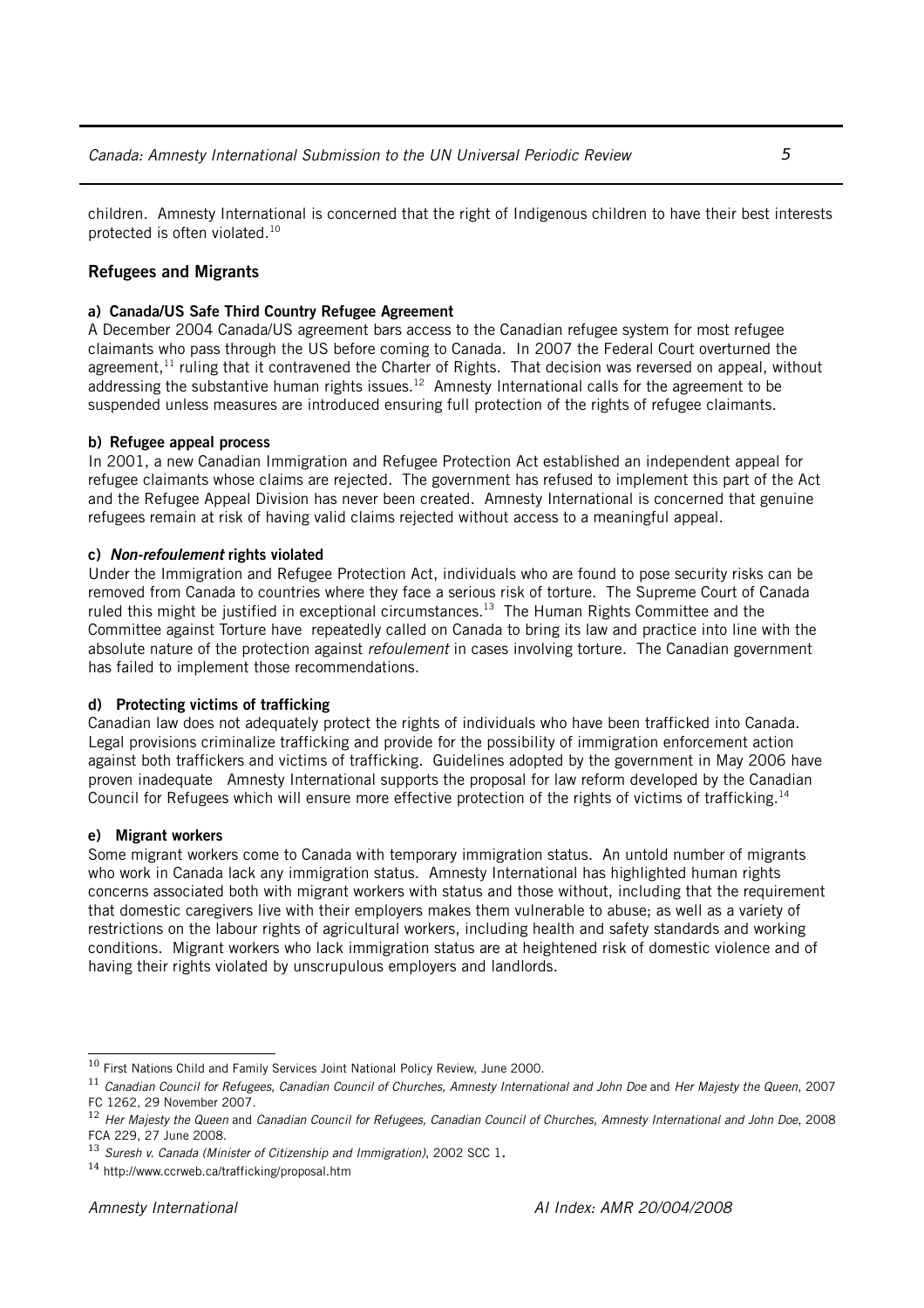#### Human Rights and Counter-Terrorism

#### a) Immigration Security Certificates

In February 2007 the Supreme Court of Canada ruled that the security certificate process under which noncitizens alleged to pose a serious threat to Canada's national security can be arrested, detained and deported, contravened the Charter of Rights. Under the secretive process, individuals were denied access to much of the evidence against them. Amnesty International has criticized new legislation which adds a Special Advocate to the procedure, who is given access to the secret evidence but thereafter can have no further contact with the individual concerned unless given special permission by the judge.

#### b) Prisoners in Afghanistan

Under a December 2005 agreement prisoners apprehended by Canadian forces in Afghanistan are turned over to Afghan officials. A further agreement in May 2007 guarantees that Canadian officials can have access to prisoners after they have been transferred. However, transferred prisoners face a serious risk of torture in Afghan custody and credible allegations of torture have been made by transferred prisoners to journalists and Canadian officials. Amnesty International is concerned that assurances from Afghan officials and opportunities to visit prisoners do not provide sufficient protection against torture.

#### c) The case of Omar Khadr

Omar Khadr, a Canadian citizen, was apprehended by US forces in Afghanistan in July 2002 when he was fifteen years old. He was transferred to Guantánamo Bay in October 2002. A military commission will begin the trial of Omar Khadr's case on October 8, 2008. There has been no recognition of his juvenile status, nor the applicability of international law with respect to child soldiers or juvenile detainees. There has been no investigation of allegations that he has been subjected to torture and ill-treatment. The Canadian government supports the current unfair trial process and refuses to request that Omar Khadr be repatriated to face justice and/or rehabilitation in Canada.

#### d) Canadian citizens imprisoned and tortured abroad

There has been little progress in implementing recommendations from the public inquiry into the case of Maher Arar, a Canadian citizen detained and tortured in Syria, including a proposed new framework for reviewing the national security activities of the Royal Canadian Mounted Police and other Canadian law enforcement and security agencies. A further inquiry into the role of Canadian officials in the cases of three other Canadians detained and tortured in Syria and/or Egypt has concluded eighteen months of work behind closed doors and is set to report in October 2008.

#### Administration of Justice

#### a) Use of Conducted Energy Devices (Tasers**®)**

Taser guns<sup>[15](#page-5-0)</sup> are used by most police and some correctional forces across Canada.<sup>[16](#page-5-1)</sup> The number of cases of excessive use of force and deaths of individuals following use of tasers grows. The Office of the Commissioner of Public Complaints against the RCMP has made recommendations directed at restricting taser use. A public inquiry is underway in British Columbia following the 2007 death of Robert Dziekanski. Amnesty International has called for a moratorium on the use of tasers and similar devices until there is an independent, comprehensive and rigorous study of CEDs and their impact.

<span id="page-5-0"></span><sup>&</sup>lt;sup>15</sup> Tasers are dart-firing electro-shock projectile weapons which can also be used close-up as stun guns, and are among a class of weapon known collectively as "conducted energy devices" (CEDs).

<span id="page-5-1"></span><sup>&</sup>lt;sup>16</sup> The provinces of Newfoundland and Sasktachewan have decided not to deploy tasers.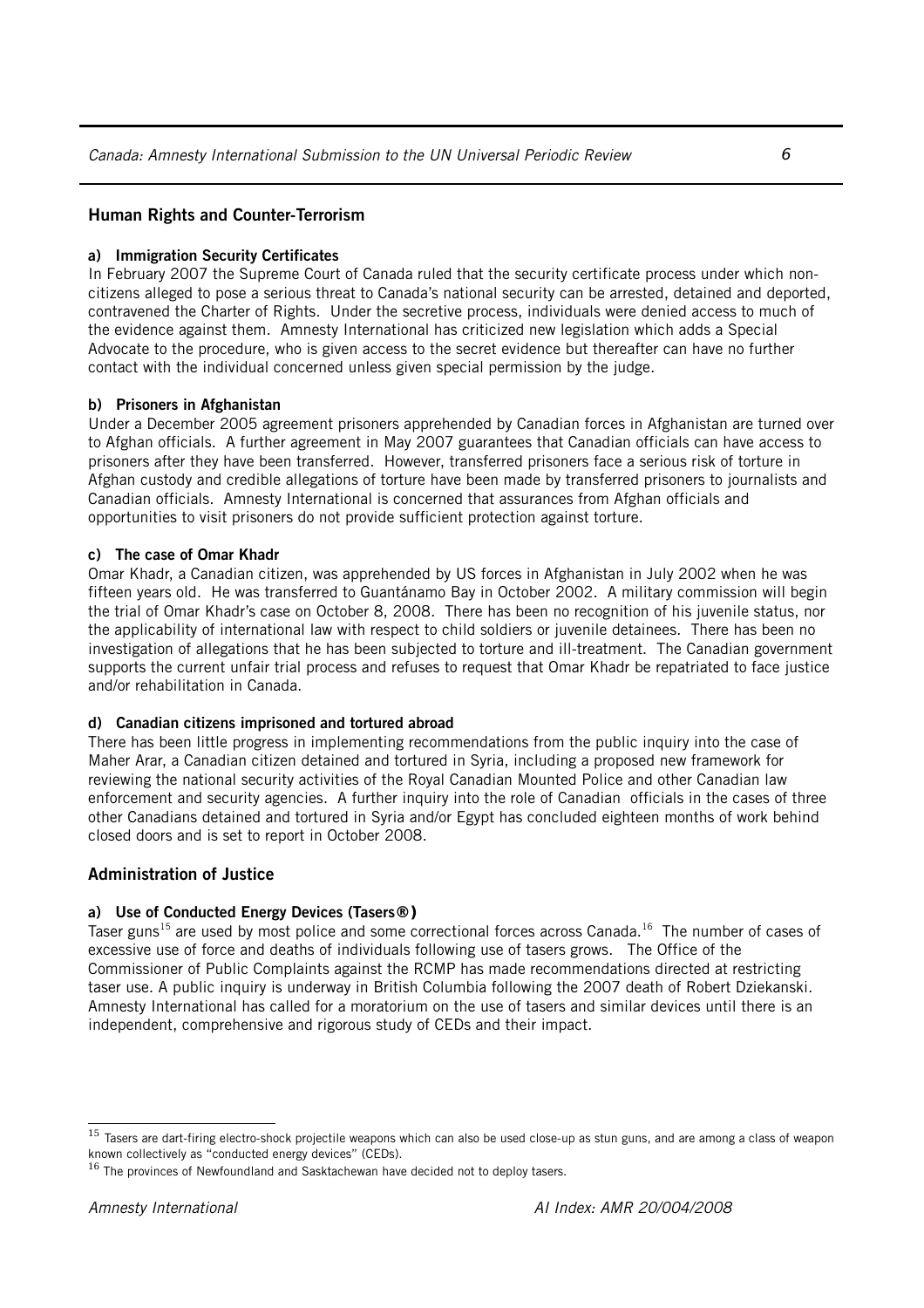#### b) Death Penalty

In October 2007 Canada announced it would no longer seek clemency for Canadian citizens sentenced to death in "democratic countries which adhere to the rule of law." The change came in the case of Ronald Smith, a Canadian citizen sentenced to death in the US state of Montana. Amnesty International called on Canada to restore the previous policy and seek clemency in all cases, demonstrating full commitment to abolition of the death penalty.

#### c) Women Prisoners

The UN Human Rights Committee , the Canadian Human Rights Commission and a 1996 public inquiry have all raised concerns about the protection of the human rights of women prisoners held in federal prisons. Amnesty International has repeatedly called on Canada to establish an independent oversight body for federally-sentenced women prisoners, including a process for independent adjudication of decisions related to involuntary segregation.

#### d) International Justice

Canadian law allows for the criminal prosecution of individuals accused of committing crimes against humanity and war crimes abroad. In the past eight years only one prosecution has been launched. The preference continues to be to deport individuals instead, which often means perpetrators escape justice or may experience serious human rights violations. It is difficult to use Canadian courts to pursue civil suits against foreign governments accused of serious human rights violations due to the provisions of Canada's State Immunity Act, thus denying redress to many victims.

#### Protecting Economic, Social and Cultural Rights

#### a) Legal enforcement

The government generally asserts that economic, social and cultural rights cannot be enforced in court.<sup>[17](#page-6-0)</sup> Canada takes this position internationally as well and has indicated it is unlikely to ratify the Optional Protocol to the International Covenant on Economic, Social and Cultural Rights if it is adopted by the General Assembly. Amnesty International supports the Canadian Human Rights Commission recommendation that "social condition" be added to the enumerated prohibited grounds of discrimination under the Canadian Human Rights Act.

#### b) Addressing poverty

UN treaty bodies have raised concerns about high levels of poverty among vulnerable groups in Canada, including Indigenous peoples, women, children, the elderly, persons with disabilities, immigrants and refugees, and racial minorities. Indigenous people living in urban environments are twice as likely as non-Indigenous people to be living in poverty and "visible minority" children are twice as likely as the overall population of children to be living in poverty.<sup>[18](#page-6-1)</sup> There is a need for a comprehensive national plan of action to address poverty across Canada.

#### D. Recommendations for action by the State under review

#### Amnesty International calls on the government to:

#### International human rights instruments

Ratify the Convention on the Protection of the Rights of all Migrant Workers and Members of their Families; the Optional Protocol to the Convention against Torture and other Cruel, Inhuman or

<span id="page-6-0"></span> $17$  Louise Gosselin and The Attorney General of Quebec, 2002 SCC 84.

<span id="page-6-1"></span><sup>&</sup>lt;sup>18</sup> Canadian Council on Social Development, Urban Poverty in Canada: A Statistical Profile, 2000.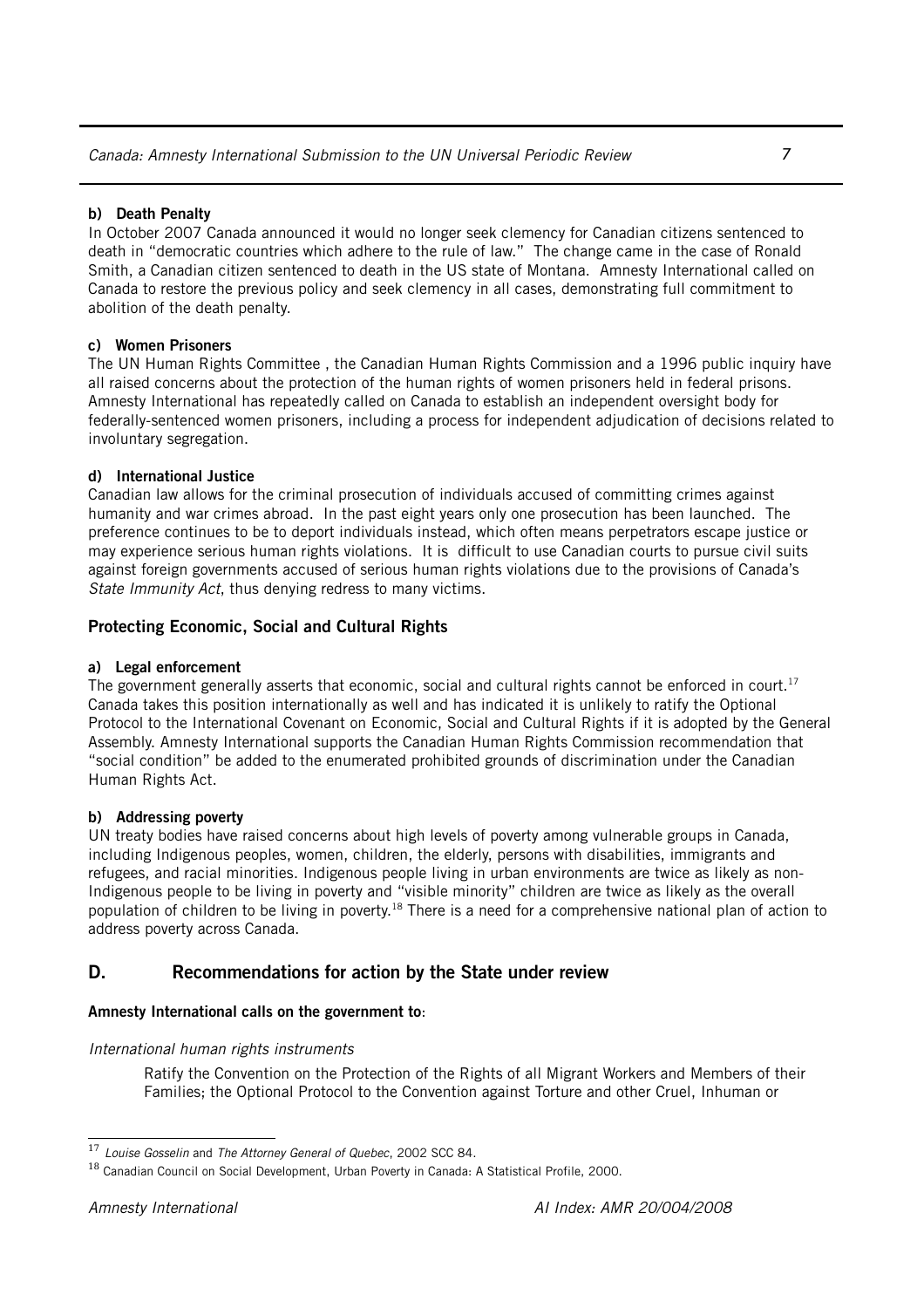Degrading Treatment or Punishment; the Convention on the Rights of Persons with Disabilities; and the Convention on the Protection of All Persons from Enforced Disappearances;

Support domestic and international application of the Declaration on the Rights of Indigenous Peoples.

#### Implementation of international human rights obligations

Develop a transparent, accountable and coordinated inter-governmental process for implementing international human rights obligations;

Consistently provide data about human rights protection disaggregated by gender, Indigenous identity and other vulnerable groups.

#### Extra-territorial protection of human rights

Recognize jurisdiction of courts to enforce extra-territorial application of human rights obligations;

Adopt the recommendations from the report of the Advisory Group to the National Roundtables on Corporate Social Responsibility and the Canadian Extractive Industry.

#### Indigenous Peoples

Develop a national strategy for addressing violence against Indigenous women;

Ensure that governments across Canada, in full collaboration with Indigenous peoples, revise natural resource laws and policies to recognize and protect Indigenous rights;

Work with governments across Canada towards national implementation of recommendations from the Ipperwash Inquiry;

Ensure equitable funding for Indigenous child and family services agencies.

#### Refugees and Migrants

Suspend operation of Canada/US Safe Third Country refugee agreement until associated human rights concerns are addressed;

Establish the Refugee Appeal Division of the Immigration and Refugee Board;

Reform Canadian law to provide absolute protection against refoulement to torture;

Reform Canadian law to better protect the rights of victims of trafficking;

Review and reform Canadian law to ensure full protection of rights of all migrant workers.

#### Human Rights and Counter-Terrorism

Reform immigration security certificate system to meet international fair trial standards;

Suspend prisoner transfers in Afghanistan until concerns about torture are adequately addressed;

Seek the repatriation of Omar Khadr from Guantánamo Bay;

Implement outstanding recommendations from public inquiry into case of Maher Arar.

#### Administration of Justice

Impose a moratorium on use of tasers and similar devices in Canada until an independent, comprehensive and rigorous study is conducted;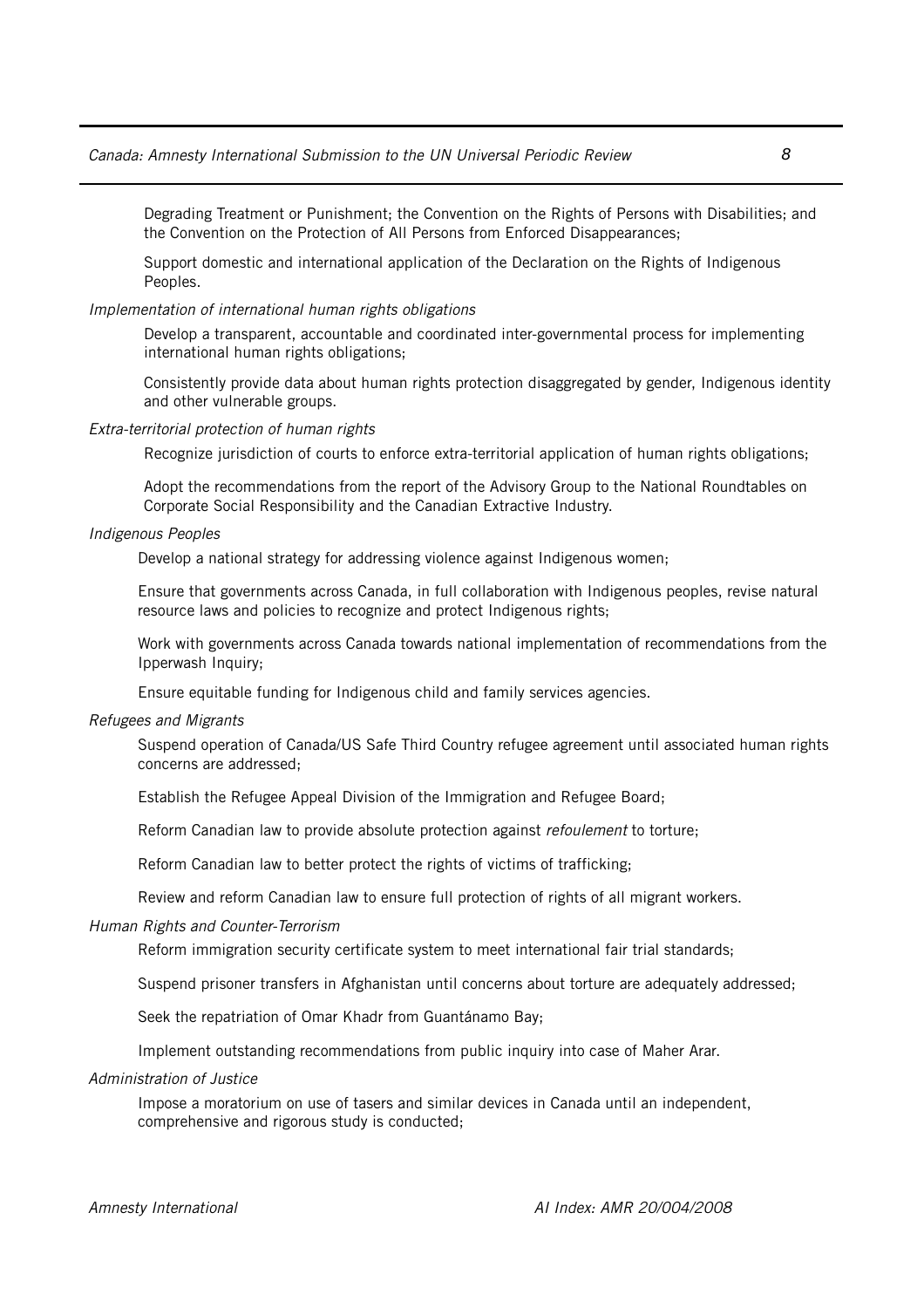Reinstate policy of seeking clemency on behalf of all Canadian citizens sentenced to death in other countries;

Establish an independent oversight body for federally-sentenced women prisoners, including a process for adjudication of decisions related to involuntary segregation;

Adopt a policy preferring prosecution to deportation with respect to individuals accused of committing international crimes subject to universal jurisdiction;

Amend State Immunity Act to allow civil suits involving crimes that are subject to universal jurisdiction.

Protecting Economic, Social and Cultural Rights

Support legal enforcement of economic, social and cultural rights in domestic courts;

Ratify Optional Protocol to the International Covenant on Economic, Social and Cultural Rights if adopted by UN General Assembly;

Add "social condition" as a prohibited ground of discrimination in Canadian Human Rights Act;

Develop a comprehensive national plan of action to address poverty across Canada.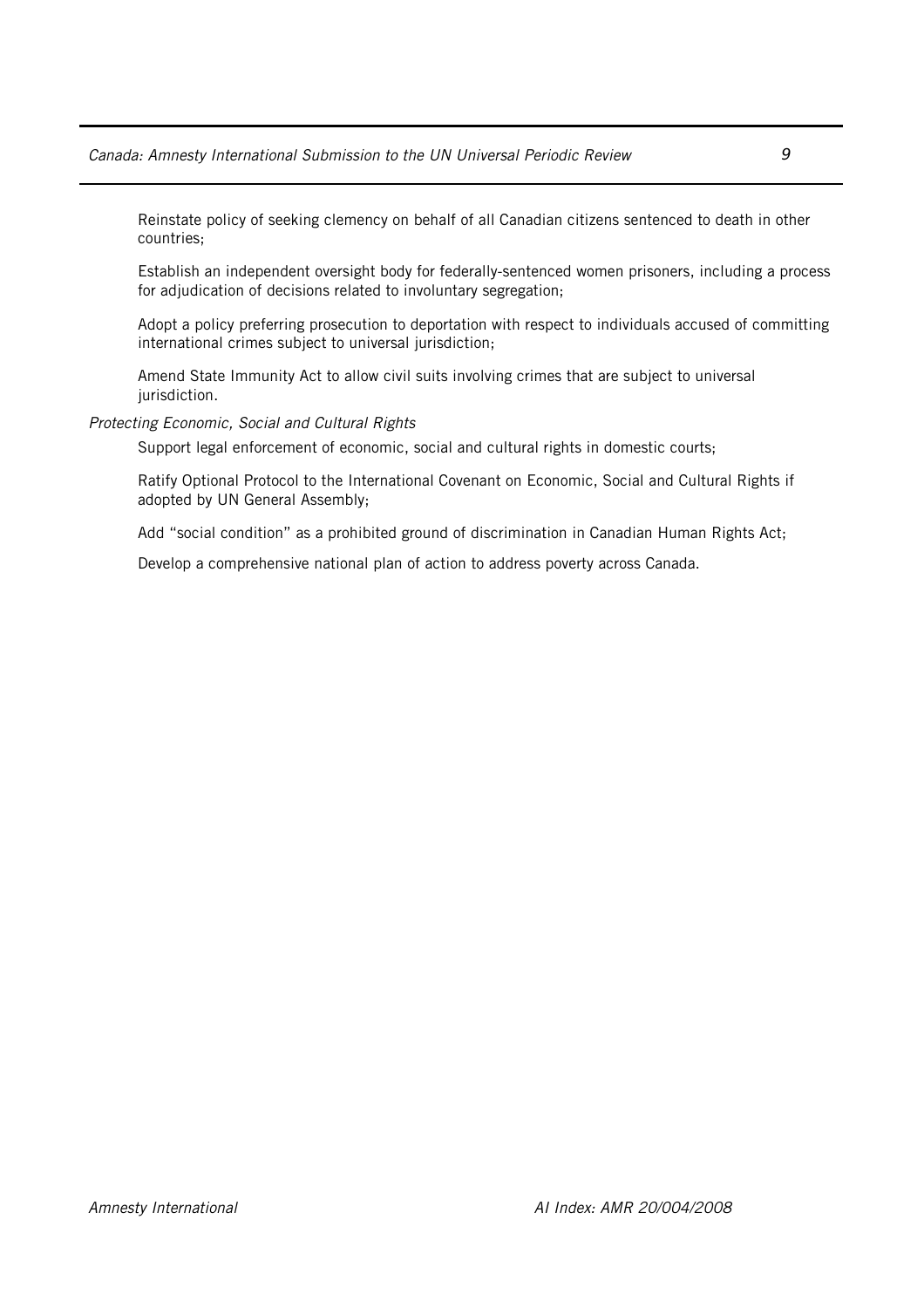#### Appendix: Amnesty International documents for further reference $^{19}$  $^{19}$  $^{19}$

#### Indigenous Peoples

- Upholding Indigenous Land Rights in Ontario: Amnesty International's Urgent Call for Action on Implementation of Key Recommendations from the Ipperwash Inquiry, June 2008.
- Critical breakthrough at Grassy Narrows a perfect opportunity for government of Ontario to take a stand for the human rights of Indigenous peoples, 6 June 2008.
- The law of the land: Amnesty International Canada's position on the conflict over logging at Grassy Narrows, 20 September 2007.
- Indigenous Peoples, Land Rights and the Justice System: Making Human Rights a Priority, Amnesty International's Submissions to Part II of the Ipperwash Inquiry, 28 July 2006.
- Stolen Sisters: A Human Rights Response to Discrimination and Violence against Indigenous Women in Canada, AMR20/003/2004, October 2004.
- Why there must be a public inquiry into the police killing of Dudley George, AMR 20/002/2003, 4 September 2003.
- "Time is wasting": Respect for the land rights of the Lubicon Cree long overdue, AMR 20/001/2003, April 2003.

#### **Tasers**

- Too Often, Too Soon: Current Concerns and Recommendations on the Use of Conducted Energy Devices (Tasers®) in Canada, Submission to the Thomas R. Braidwood, QC Study Commission, April 2008.
- Inappropriate and excessive use of tasers, AMR 20/002/2007, November 2007.
- Excessive and lethal force? Amnesty International's concerns about deaths and ill-treatment involving police use of tasers, AMR 20/002/2004, November 2004.

#### Counter-Terrorism

- Restoring his Rights, Addressing the Wrongs, Closing Submission to the Arar Inquiry, September 2005.
- Security through Human Rights, Submission to the Review of Canada's Anti-Terrorism Act, 16 May 2005.

#### Submissions to UN Treaty Bodies

- Human Rights for All, Submission to the Committee on the Elimination of Racial Discrimination, AMR 20/001/2007.
- It is a Matter of Rights, Submission to the Committee on Economic, Social and Cultural Rights, 27 March 2006.
- Protection Gap, Amnesty International Canada's Submission to the UN Human Rights Committee, October 2005.
- Redoubling the Fight against Torture, Submission to the Committee against Torture, October 2004.
- Equal Rights, Submission to the Committee on the Elimination of all Forms of Discrimination against Women, January 2002.

#### General

- Canada and the International Protection of Human Rights: An Erosion of Leadership?, An Update to Amnesty International's Human Rights Agenda for Canada, December 2007.
- Human Rights for All: No Exceptions, A Human Rights Agenda for Canada, December 2006.
- It is Time to Comply: Canada's Record of Unimplemented UN Human Rights Recommendations, An Update to Amnesty International's Human Rights Agenda for Canada, 19 December 2005.
- Above all Else: A Human Rights Agenda for Canada, December 2004.
- At Home and Abroad: Amnesty International's Human Rights Agenda for Canada, October 2003.

<span id="page-9-0"></span><sup>&</sup>lt;sup>19</sup> These documents are available at: <http://www.amnesty.org/en/region/americas/north-america/canada>and [http://www.amnesty.ca/themes/canada\\_overview.php.](http://www.amnesty.ca/themes/canada_overview.php)